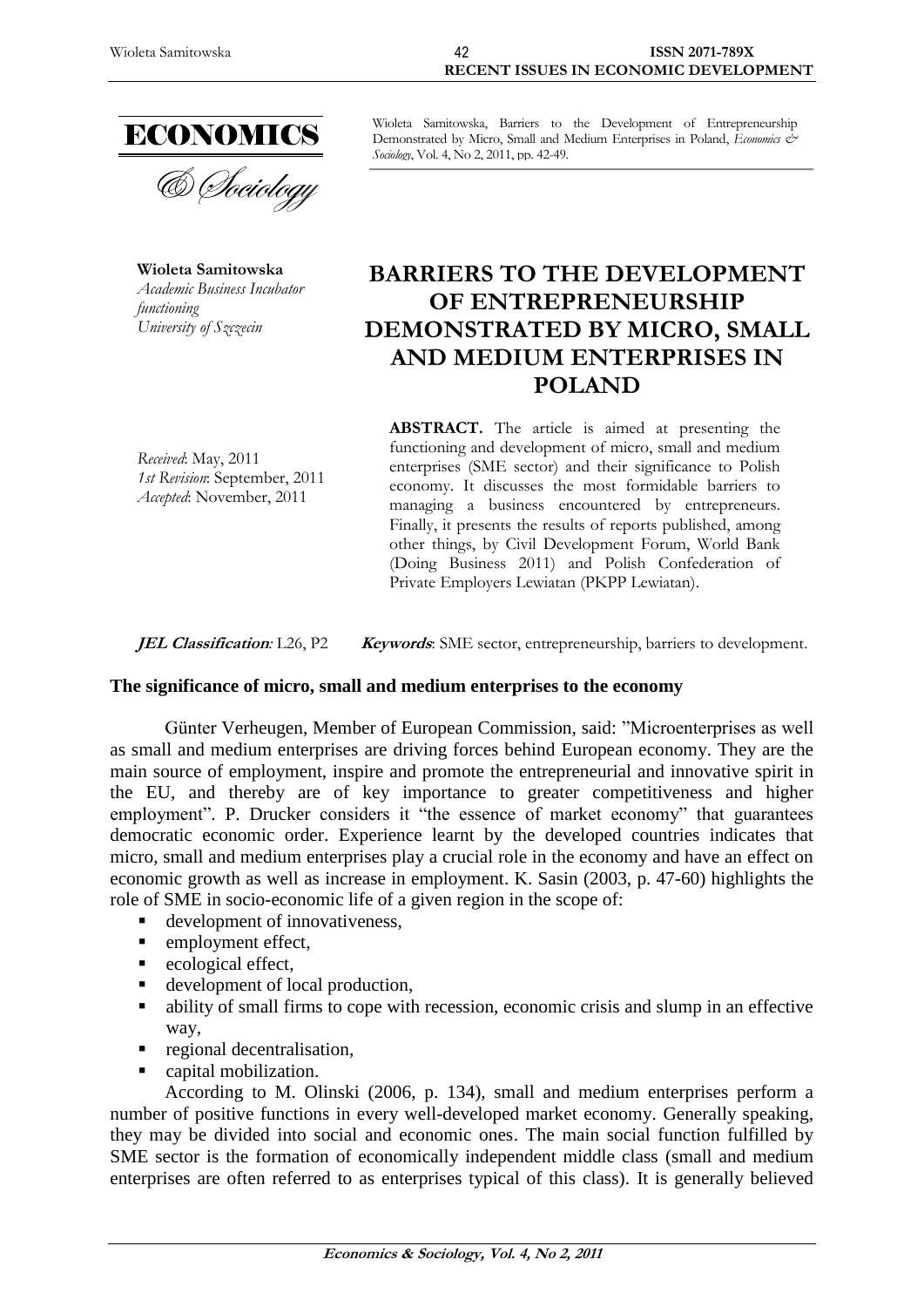| Wioleta Samitowska | <b>ISSN 2071-789X</b>                        |
|--------------------|----------------------------------------------|
|                    | <b>RECENT ISSUES IN ECONOMIC DEVELOPMENT</b> |

that the prosperity of a given state and effective functioning of market mechanism depend on the extent to which middle class has developed in a particular society.

Profound importance of SME sector has made the EU pursue active policy supporting entrepreneurship as well as small and medium enterprises. The actions involve, among other things, the creation of conditions favourable to running a business as well as providing direct access to funding. This is particularly important as SME very often have to deal with market failures and encounter difficulty with generating capital or obtaining a credit, especially when starting a business. They have limited resources at their disposal, which may restrict their access to new technologies or innovations. Due to this fact, one of priorities identified by European Commission is to support micro, small and medium enterprises in order to stimulate economic growth, create new jobs as well as promote economic and social cohesion.

The fact that SME sector plays a crucial role in Polish economy is proven by the following data: in 2009 there were 3 880 237 enterprises registered in REGON system (National Official Business Register) in Poland, which entails a 0.3% increase compared to 2008. The structure of enterprises by size was as follows: microenterprises  $-3.672.853$ (94.7% of all enterprises registered), small enterprises  $-170$  182 (4.4%), medium ones  $-31$ 648 (0.8%) and finally large  $-5554$  (0.1%). There were 3 874 683 enterprises in SME sector, which constituted 99.9% of all firms. In 2008 the number of enterprises registered in REGON system increased quite considerably (by 1.9% in comparison with 2007). This was the most substantial rise during the period 2003–2007 when average increase amounted to 1.0%. On the contrary, in 2009 the number of enterprises under discussion was not subject to such a significant increase (up to 0.3% in comparison with 2008). The reason behind this state of affairs was slump in Polish economy as a result of rapidly worsening economic situation in the United States and the Member States. Both in 2008 and 2009 the most substantial annual increase in the number of enterprises was observed in the case of small firms (3.4% and 3.3% respectively). In 2008 the number of medium enterprises was subject to significant rise (by 3.2% compared to 2007). However, it was rather moderate in 2009 (a 1.4% increase). With respect to the number of microenterprises, it rose by 1.9% in 2008, whereas in 2009 the increase was not so dynamic and amounted to 0.2% (Raport o stanie sektora małych i średnich przedsiębiorstw w Polsce w latach 2008–2009, 2010, p. 31-33).

## **Entrepreneurship and stages in the development of micro, small and medium enterprises**

Entrepreneurship is a supranational and timeless socio-economic phenomenon. In Poland conditions favourable to its development were provided at the beginning of the 1990's. It was then that market economy was introduced, and to be more precise rules underlying economic democracy and providing everyone with freedom of establishing and managing firms as well as equal rights regulating their functioning. Thanks to the principles of economic democracy, entrepreneurship has become a process supporting market economy and gradually changing its ownership structure in favour of private sector. Having accepted the opinion expressed by J. Targalski (2009, p. 13-16), it should be stated that the development of entrepreneurship is one of factors significant to sustainable economic growth. When asked if entrepreneurship development observed in the 1990's is still as dynamic as then, J. Targalski replies that the first hypothesis that might be formulated in order to forecast the development of entrepreneurship in the future is that quantitative development will be weakened for the benefit of qualitative development (taken the hitherto existing development into consideration). Quantitative development of entrepreneurship was observed during economic transformation and stemmed mainly from the fact that SME sector had not functioned yet and people had to deal with market shortages as far as goods and services were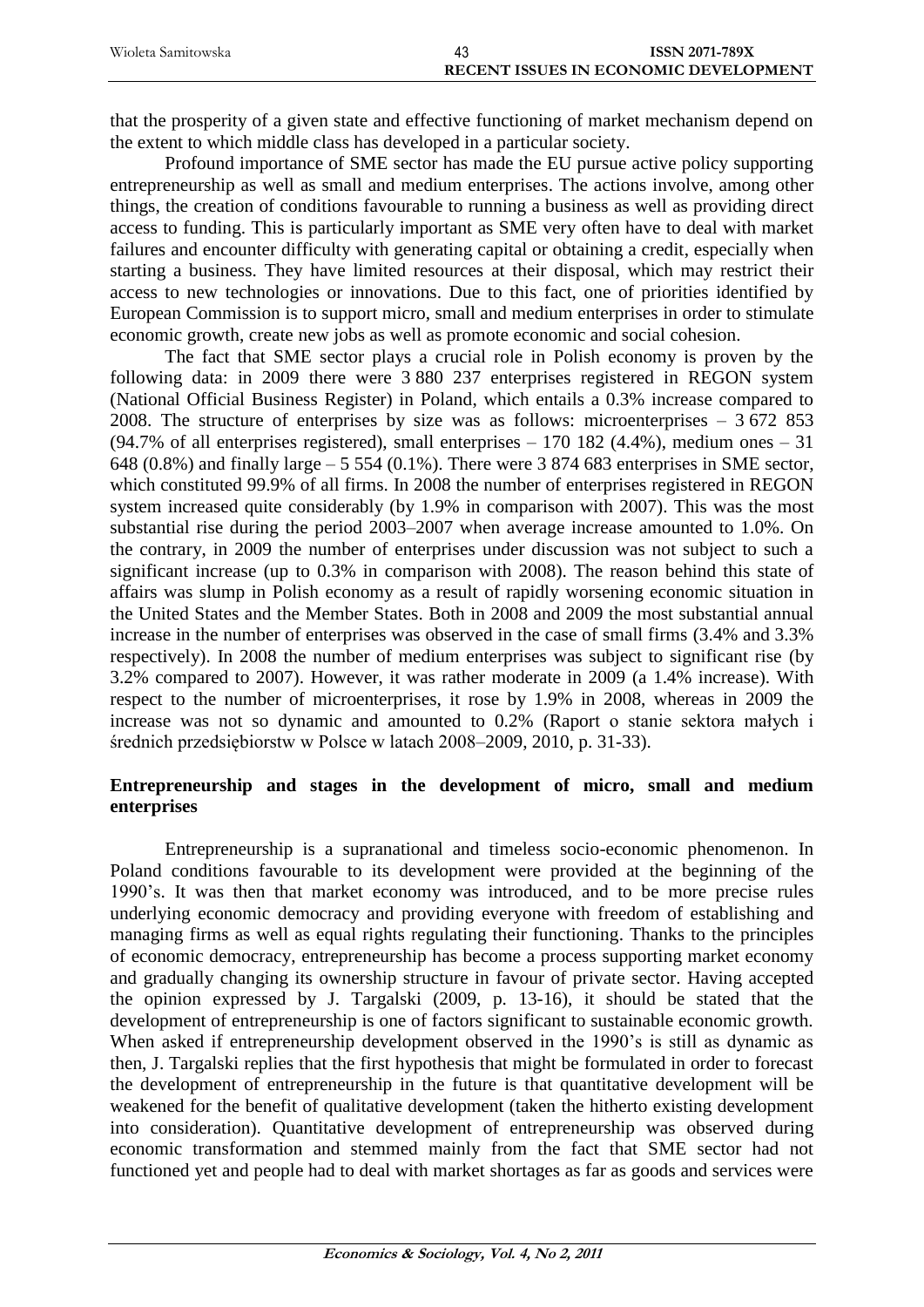| Wioleta Samitowska | 44 | <b>ISSN 2071-789X</b>                        |
|--------------------|----|----------------------------------------------|
|                    |    | <b>RECENT ISSUES IN ECONOMIC DEVELOPMENT</b> |

concerned. Due to the fact that the number of business entities in the private sector increased dynamically during the period 1989-1999, it can be anticipated that further quantitative development will not be so dynamic any more. On the other hand, one may expect increase in the number of dynamically expanding medium enterprises, mainly due to development processes occurring in small firms that are already successful on the market. Furthermore, it may be assumed that the number of firms that are legal entities will be subject to substantial increase, contrary to considerable advantage of firms managed by natural persons observed at present. According to J. Targalski, such forecasts are based on trends in the development of SME which, provided with favourable conditions (e.g. opportunity to operate on a thriving market), need about 10-15 year to successfully go from the stage of entering the market to the stage of organizational, legal and economic maturity. Once established and developing over time, every firm goes through various stages in its life cycle. Particular stages determine the size of enterprise and its organizational structure. *Figure 1* presents author's model describing **nine stages in the development of small and medium enterprises** that was created on the basis of ten-year experience that ASK company has gained in providing advisory services for SME sector (Dudziak, Kisil, 2011).



Model Faz Rozwoju MŚP wg ASK – Model representing stages in the development of SME created by ASK company Poziom motywacji – Motivation level Poziom sprzedaży – Sales level

Punkt krytyczny – Critical point Krytyczna decyzja – Landmark decision

Figure 1. Model representing stages in the development of SME

*Source*: W. Dudziak, A. Kisil, Etapy rozwoju MSP, w: Gazeta Małych i Średnich Przedsiębiorstw, Nr 4 (108), 2011, Kwiecień 2011.

*Stage 1. The emergence of a firm –* at this stage, a number of visions of enterprise in the future are being developed, but most of all, actions to be taken are defined. Initial stage in the development of the firm may involve the following two scenarios:

1. Entrepreneur or partners agree on what they will do, what a new business will consist in – what will be produced? For whom? How?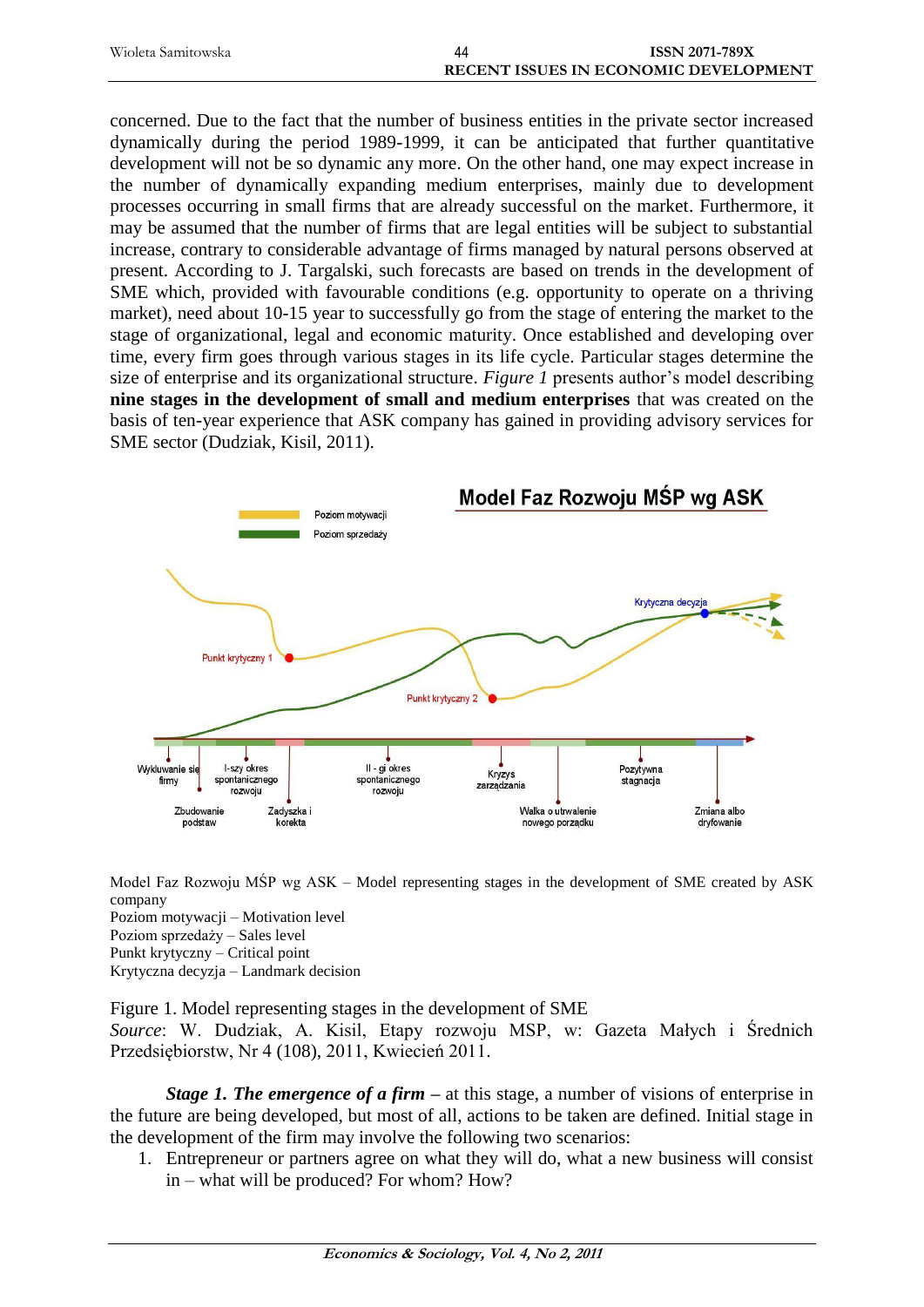| Wioleta Samitowska | 45 | <b>ISSN 2071-789X</b>                        |
|--------------------|----|----------------------------------------------|
|                    |    | <b>RECENT ISSUES IN ECONOMIC DEVELOPMENT</b> |

2. A firm receives an order for a given product/service, which in a way makes entrepreneur/partners organise the activity.

*Stage* 2. Basis formation – once order placed by first clients have been fulfilled and corporate profile has been adopted, corporate activity is subject to formalization.

*Stage 3. The first period of spontaneous development* – orders placed by first clients have been fulfilled and organizational framework has been established. This stage in the development consists mainly in canvassing and order processing.

*Stage 4. Breathlessness and adjustment* **–** a moment when the firm becomes "breathless" and the owners become exhausted. Struggle begins at the following three fronts:

- Market for attracting and keeping the clients, for image and quality,
- Corporate for motivating employees and reducing costs,
- Personal for motivating oneself to make efforts.

*Stage 5. The second period of spontaneous development – another period during* which growth is observed. New people are employed. Cash flows are subject to increase.

*Stage 6. Management crisis* – management becomes too complicated. A strong need arises to re-organise the firm.

*Stage 7. Struggle for maintaining a new order* – the implementation of new systems and tools is not enough – the owner has to convince his/her employees that they are effective, teach them how to use the systems and tools as well as motivate them to do so.

*Stage 8. Positive stagnation* – if the two previous stages have been accomplished successfully, a new order is introduced into the firm.

*Stage 9. Change or drifting* – the time has come to think what next with the firm and make decisions.

The author agrees entirely with the creators of the model who assume that if subsequent stages are described in a professional way, business management will be much easier. The stages in the development will be a guidepost and a hint to managers, namely will suggest to what special attention should be paid and what actions should be taken. Only then is enterprise able to develop in a more stable and predictable way, go smoothly through consecutive stages as well as provide the owners with satisfaction and profit.

## **Barriers to entrepreneurship demonstrated by micro, small and medium enterprises**

As it has already been stated, it is beyond any doubt that micro, small and medium enterprises have laid foundations for contemporary European economies. They exert effect on the economy, and particularly on labour market, due to which public authorities have to continually develop and improve the infrastructure as well as conditions for their operation. In order to determine ways of expanding entrepreneurship, one should at first define barriers to its development. Micro, small and medium enterprises most often face the following three obstacles:

- **barriers found on the market and in environment**, relating to problems caused both by changing economic situation and competition terms;
- **problems with management** caused by limited knowledge and skills acquired by entrepreneurs and managers;
- **financial barriers**.

Undoubtedly, *financial barrier* is the most effective obstacle to the development of entrepreneurship. In Poland, it is limited access to funding that is one of key problems discouraging people from being enterprising and developing this potential. Savings and private property, which a potential entrepreneur has at his/her disposal, is as a rule insufficient for starting a business on a large scale. Furthermore, a strict policy for entrepreneurs pursued by banks, namely that they do not grant credits willingly, is the main problem with generating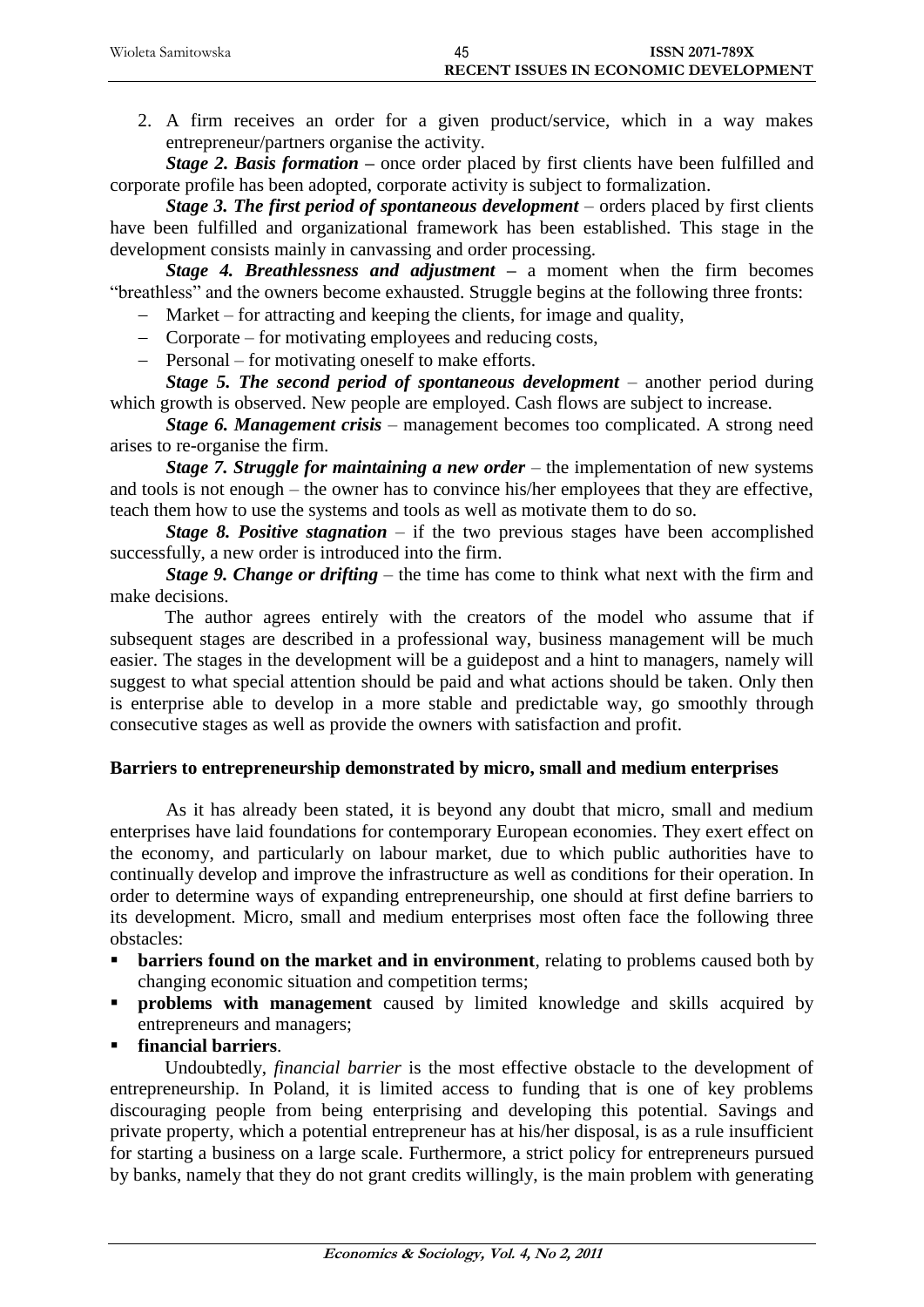| Wioleta Samitowska | 46 | <b>ISSN 2071-789X</b>                        |
|--------------------|----|----------------------------------------------|
|                    |    | <b>RECENT ISSUES IN ECONOMIC DEVELOPMENT</b> |

the capital. This leads to a situation when micro, small and medium firms have to deal with the lack of financial liquidity and lack of borrowing power since the very beginning of their functioning, which hinders their development. This has been proven by the survey conducted by the Management Observatory Foundation in 2009 which indicated that, apart from high staff costs and taxes, difficulty with receiving funds is a major problem mentioned by the representatives of business environment. It is worth emphasizing one more time that the development of SME sector in every country depends mainly on the amount of equity capital that entrepreneur has accumulated as well as access to external financing.

The development of microenterprises is determined by two types of factors (Wilimowska, Urbańska, 2009, p. 23), namely external (environment-related) and internal. From the point of view of the smallest entities, the factors in question should be analysed as potential barriers to their development. Obviously, business environment provides firms with opportunities to expand, yet to be seized only if the barriers have been overcome. The obstacles are reflected in the following phenomena and spheres: character of entrepreneurship, preferred ethical and moral standards, society's approach to activity undertaken by microenterprises, specific form of competition in the economy, sources of funding, fragmentation, type and scale of activity, inefficient legal system, poor effectiveness of policy aimed at supporting SME sector and finally, the fact that their interests are hardly represented.

In Poland, there are a great number of barriers to the development of entrepreneurship. Obstacles to running a business have been identified in, among other things, reports published by Civil Development Forum, Polish Confederation of Private Employers Lewiatan (PKPP Lewiatan) and World Bank. Below there is a brief discussion on barriers identified in:

**Report published by Civil Development Forum** in 2008 (still valid) entitled *How to release entrepreneurship in Poland?* It presents the main problems faced by entrepreneurs in Poland, namely:

- 1. *High taxes* Poland is among countries with the highest fiscal charges. Only three states, i.e. Denmark, Sweden and Hungary, have imposed higher burdens.
- 2. *Administrative barriers*  entrepreneurs claim that there are too many administrative procedures and obligations to administrative bodies.
- 3. *Poor quality of legal system*  entrepreneurs pay attention to a multitude of contradictory legal regulations, problems with interpreting them in a transparent way, as well as repeated amendments to legal acts.
- 4. *Difficulty with receiving funds*  entrepreneurs mention a high cost of capital generation and lengthy procedures for awarding grants.
- 5. *Difficulty with enforcing receivables*  enforcing the receivables entails following 38 procedures which usually lasts 830 days.
- 6. *Too strict regulations on the conditions of employment and dismissal* entrepreneurs mention a limited number of flexible forms of labour organization.
- 7. *Barriers to using Structural Funds*  entrepreneurs state they lack information about the support they may receive from the European Union.
- 8. *Problems with declaring bankruptcy*  in Poland it takes on average three years to follow the procedure for declaring bankruptcy, i.e. six times longer than e.g. in Ireland.
- 9. *Expensive medical examination*  employers are obliged to pay for medical examination of a new worker and cannot employ anyone who has not been subject to such a procedure.

 $\overline{a}$ 

<sup>1</sup> For more information see: [www.for.org.pl](http://www.for.org.pl/)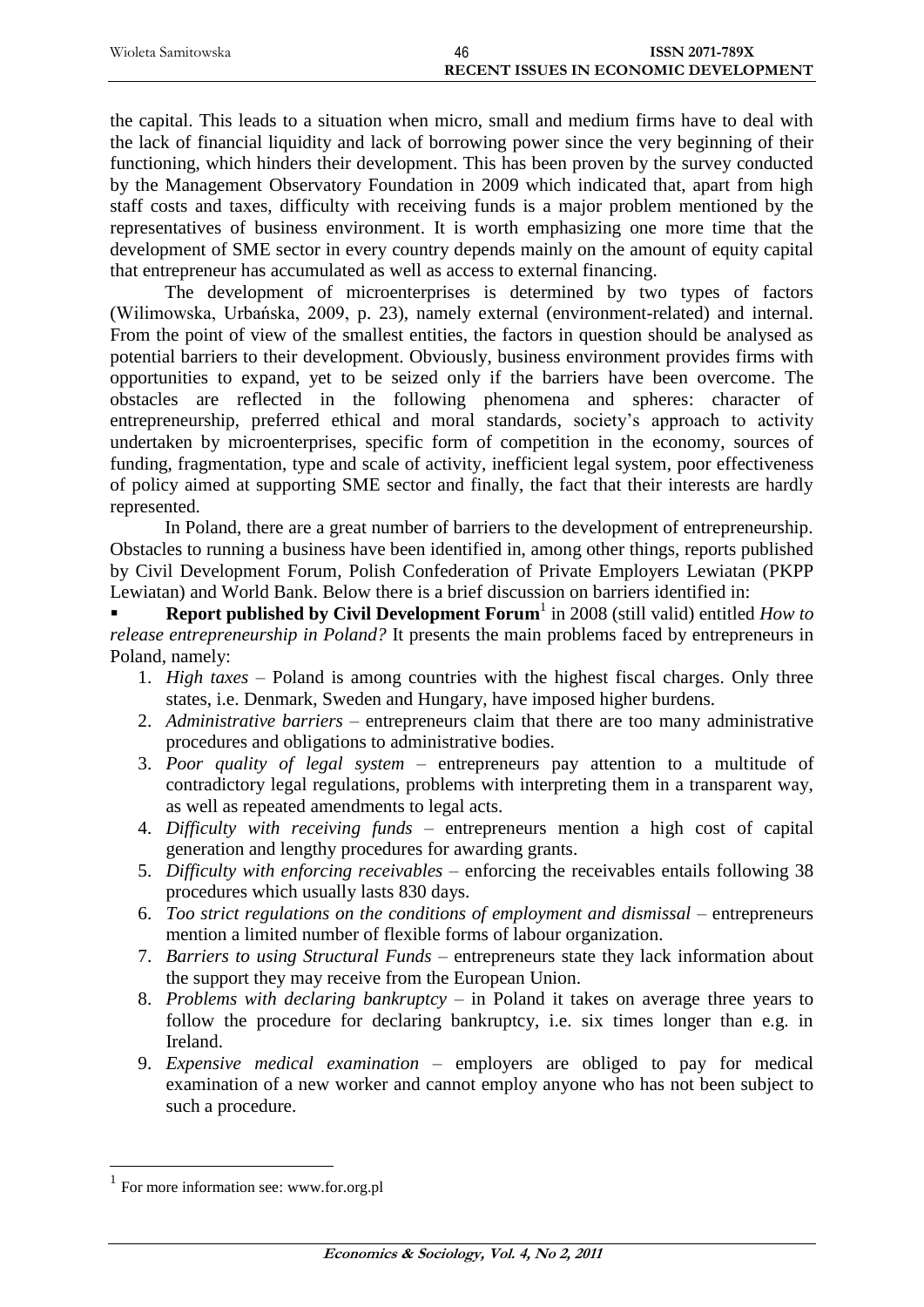| Wioleta Samitowska | <b>ISSN 2071-789X</b>                        |
|--------------------|----------------------------------------------|
|                    | <b>RECENT ISSUES IN ECONOMIC DEVELOPMENT</b> |

**•** According to **Report published by World Bank, Doing Business 2011<sup>2</sup>, Poland is not** friendly to entrepreneurs. Complex procedures are one of the main reasons behind unwillingness to start a business demonstrated by natural persons. With reference to ease with which one may establish a firm, Poland occupies  $70<sup>th</sup>$  position in the ranking listing 180 countries and published by World Bank. Taken the time it takes to receive a building permit into account, Poland is assessed negatively as it takes 311 days to complete all the procedures. The situation is slightly better when it comes to paying taxes (121 position). As for actions to be taken in order to start a business, Poland occupies 113 position. On average, it it takes 32 days to start a business. For the sake of comparison, it takes 1 day to complete all the formalities in New Zealand.

 **Report published by Polish Confederation of Private Employers Lewiatan (PKPP Lewiatan)<sup>3</sup>** – "Black list of barriers to entrepreneurship 2011" compiled by PKPP Lewiatan includes 367 obstacles, ambiguities and inconsistent solutions encountered by entrepreneurs while starting and running a business. Most obstacles are posed by stringent regulations included in the labour code (90) and faced within a given branch (85). As indicated by the report, nearly 40 tax revisions were completed in Poland in 2010 which, instead of reducing the number of tax barriers, imposed new ones. As for building permits, no major changes were introduced. In Poland, the time it takes to receive the permit in question is still one of the longest in the world. Entrepreneurs have to deal with lengthy administrative procedures as well as the fact that no amendments have been introduced into Spatial Planning Act. Unfortunately, e-administration system, which could enable people to contact public offices via the Internet, is not functioning effectively in Poland. Furthermore, starting a business may be difficult as some types of activity are licensed.

The survey addressed to Polish entrepreneurs and conducted by **the Polish Chamber of Commerce** in the last quarter of 2010 indicates that the majority of respondents expect demand to grow, both on domestic or Community market. Furthermore, company owners anticipate that trading with countries other than the Member States will be intensive. It is worth noticing that two thirds of entrepreneurs expect their turnover to increase in 2011, which – taken the global economy into account – is a very optimistic signal. The main reason behind such a state of affairs is a systematically growing demand (both domestic and foreign). However, it should be stated that the situation in some industries (such as construction or transport) is still unstable. Labour market has been subject to stabilization, yet general economic situation is still uncertain, which is proven by the fact that nearly half of respondents are not planning to introduce any personnel change in the current year. It is alarming that over one fourth of firms reduced capital outlay last year. One of reasons behind such a decision is the fact that the inflow of Community funds as well as expenditure incurred by public sector (on the co-financing of SME) are to be reduced in 2012 and afterwards.

According to K. Dworznik (2011), Polish entrepreneurs have a considerable potential for growth that may be used for stabilizing the conditions in which they function. In 2011 Polish economy needs reforms aimed at, among other things, improving the quality of lawmaking as well as facilitating the investment process. Entrepreneurs hope that in 2011 Polish economy will be subject to deregulation. They expect the government to take actions in order to provide more stable conditions for running a business. Entrepreneurs consider it extremely important to be certain in what direction the economy develops, due to which they can formulate long-term plans. Polish firm owners emphasize the fact that administrative barriers and high labour costs (not relating to remuneration) are the most formidable obstacles to unconstrained development of entrepreneurship in Poland. One of barriers, i.e. the shortage of

 $\overline{a}$ 

<sup>&</sup>lt;sup>2</sup> [www.doingbusiness.org/rankings](http://www.doingbusiness.org/rankings)

<sup>3</sup> [www.pkpplewiatan.pl/\\_files/publikacje/CLB2010.pdf](http://www.pkpplewiatan.pl/_files/publikacje/CLB2010.pdf)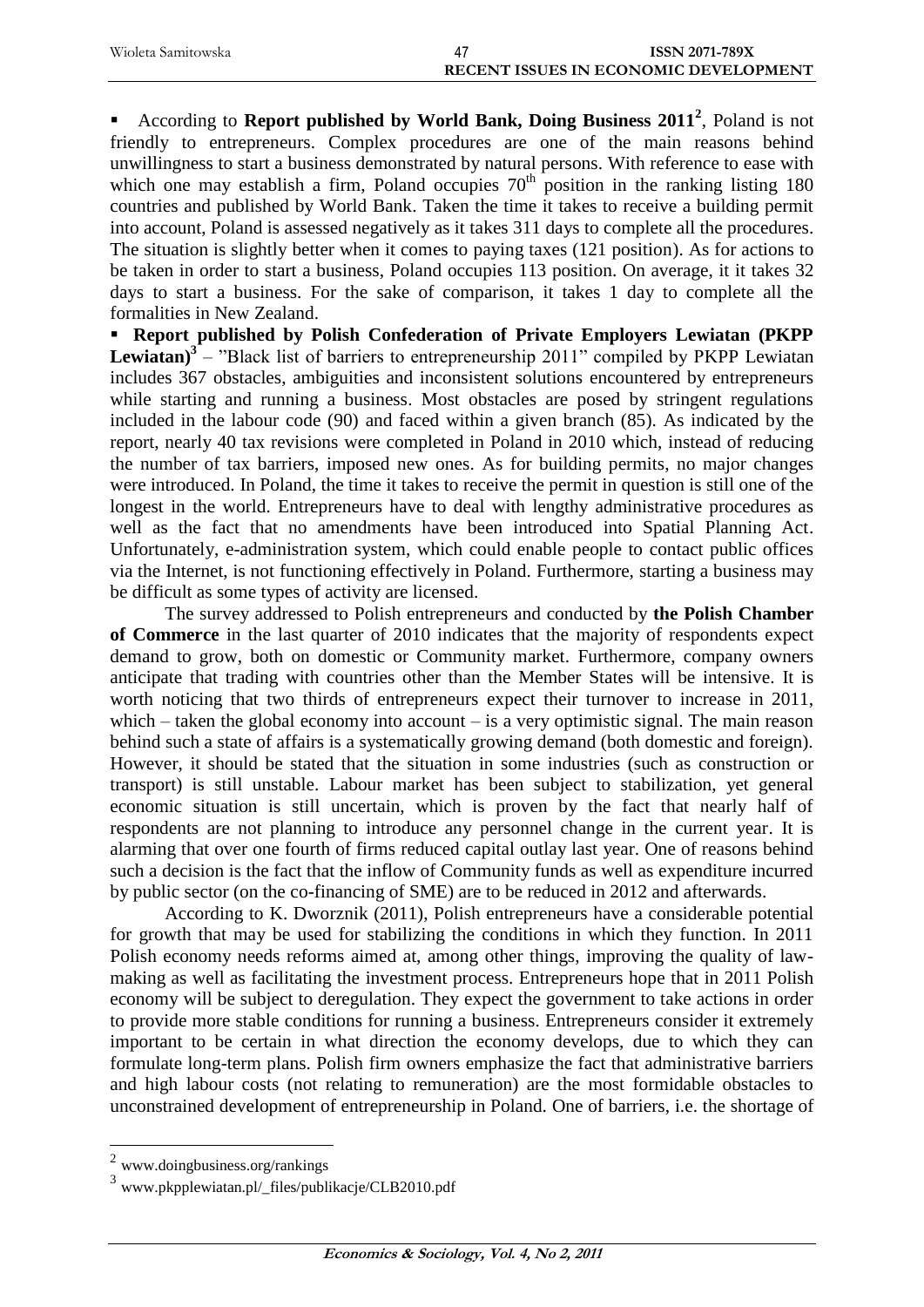| Wioleta Samitowska | 48 | <b>ISSN 2071-789X</b>                        |
|--------------------|----|----------------------------------------------|
|                    |    | <b>RECENT ISSUES IN ECONOMIC DEVELOPMENT</b> |

qualified workers, is a kind of novelty on the list compiled by entrepreneurs. Despite high unemployment rate and hence low employment level, company owners consider this barrier effective. It is believed that the main reason behind such a state of affairs is the fact that labour market has not been structurally adjusted to the requirements of economy. This stems from ineffective educational policy, emigration of Polish people to other Member States as well as ineffective legal regulations. The fact that academic circles do not demonstrate entrepreneurship is another problem. Actions to be taken in this scope should be aimed at creating conditions favourable to the development of entrepreneurship in Poland<sup>4</sup>. These actions include reducing bureaucracy, lowering real activity costs, reducing the number of permits and registers of regulated activity, licences or authorisations, providing easier access to liberal professions, eliminating regulations unfavourable to entrepreneurs from Polish law, introducing acts that will provide legal solutions essential from the point of view of entrepreneurs, developing arbitration courts, facilitating and accelerating the course of arbitral proceedings, as well as offering greater possibilities of transforming the form of activity.

What Poland lacks is a comprehensive way of thinking about conditions for the development of economy. A set of regulations and practical solutions is not consistent. It is difficult to find a keynote, and if any – one may come across an opinion that entrepreneurs should not be trusted and every possible restriction should be placed on their way just in case. Even if new governments are willing to improve management conditions, they do it very selectively. Removed barriers are replaced with new ones. Therefore, the overall result is not subject to change.

### **Conclusion**

As it can be noticed, the activity of micro, small and medium enterprises is currently entrepreneurship-oriented. This attitude involves taking advantage of changes occurring on the market and treating them as opportunities to develop. Entrepreneur managing a small or medium firm has to flexibly respond to market requirements, actions taken by competitors as well as changes in environment. Micro, small and medium enterprises allow forming a solid basis for economic growth. It is in such conditions that the greatest number of new jobs is created. Furthermore, they enable enterprises to be flexible and adjust to consumer expectations and changing conditions of management in an easier way. Firms use available production factors in a more effective way. In the case of the developed economies, economic success to a large extent depends on effectively functioning SME. The firms under discussion have been competing with companies from the developed countries particularly since Poland joined the European Union. Barriers they encounter, e.g. lack of adequate support from the state, limited support from business environment institutions, or ineffective management of financial resources might widen competitive gap between Polish and foreign firms. Therefore, Polish law, administrative bodies and economic courts should be subject to comprehensive reforms so that business environment they represent could facilitate and not obstruct the development of entrepreneurship and Polish enterprises. Overcoming the barriers that hinder the development of SME sector in Poland should be an essential element to be taken into consideration while formulating the state policy pursued with reference to this sector.

#### **References**

 $\overline{a}$ 

Dudziak, W., Kisil, A. (2011), *Etapy rozwoju MSP*, w: Gazeta Małych i Średnich Przedsiębiorstw, Nr 4(108), Kwiecień 2011.

<sup>4</sup> <http://www.lppa.wssm.pl/index.php/artykuy/151-bariery-rozwoju-przedsibiorczoci.html>